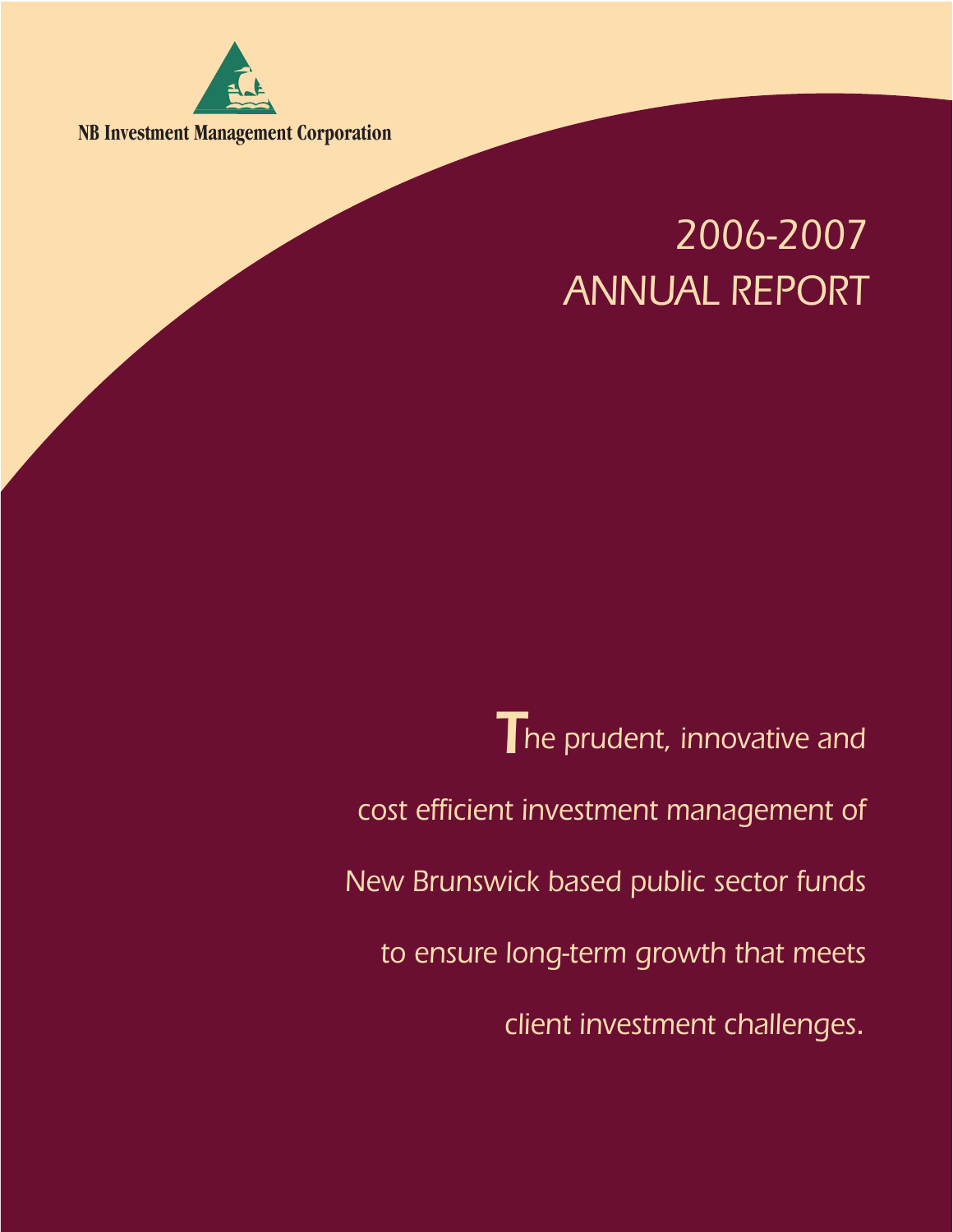#### *BOARD OF DIRECTORS*

**Gilles Lepage Wiktor Askanas**

Director Director

**Richard C. Speight, Q.C. John Mallory** Chairperson of Governance Committee Director (ex officio, non-voting)

**Reno Thériault John A. Sinclair** 

**Michael W. Walton** Director

Vice-Chairperson of the Board Chairperson of Human Resources **Committee** 

**Don Moors, FCMC** Ronald J. LeBlanc, Q.C.

**Réjean Bossé Sharon MacFarlane, CA** Director Chairperson of Audit Committee

Director Director (ex officio)

## *CORPORATE OFFICERS*

**John A. Sinclair** President and Chief Executive Officer Chief Investment Officer

**Dan Goguen, CA, FRM** Vice-President and Chief Financial Officer

#### *CORPORATE LEADERSHIP TEAM*

**John A. Sinclair James Scott, CFA** President and Chief Executive Officer Vice-President Fixed Income Chief Investment Officer

**Dan Goguen, CA, FRM** Vice-President and Chief Financial Officer

**New Brunswick Investment Management Corporation** 440 King Street York Tower, Suite 581 Fredericton, New Brunswick E3B 5H8 Canada Tel: (506) 444-5800 Fax: (506) 444-5025 E-mail: nbimc@nbimc.com

Website: http://www.nbimc.com

## **Contents**

| <b>Corporate Profile</b>                    | 1              |
|---------------------------------------------|----------------|
| <b>Corporate Mission</b>                    | 1              |
| <b>Corporate Vision</b>                     | $\overline{2}$ |
| <b>Corporate Values</b>                     | $\overline{2}$ |
| <b>Financial Highlights</b>                 | 3              |
| <b>Letter to Stakeholders</b>               | 7              |
| <b>Plan Governance</b>                      | 10             |
| <b>NBIMC's Investment Beliefs</b>           | 11             |
| <b>Management Discussion and Analysis</b>   | 12             |
| <b>Employee Activity in our Communities</b> | 17             |
| <b>Communications and Accountability</b>    | 17             |
| <b>Financial Statements</b>                 | 19             |
| <b>NB Investment Management Corporation</b> | 21             |
| <b>Public Service Superannuation Fund</b>   | 32             |
| <b>Teachers' Pension Fund</b>               | 33             |
| <b>Judges' Superannuation Fund</b>          | 34             |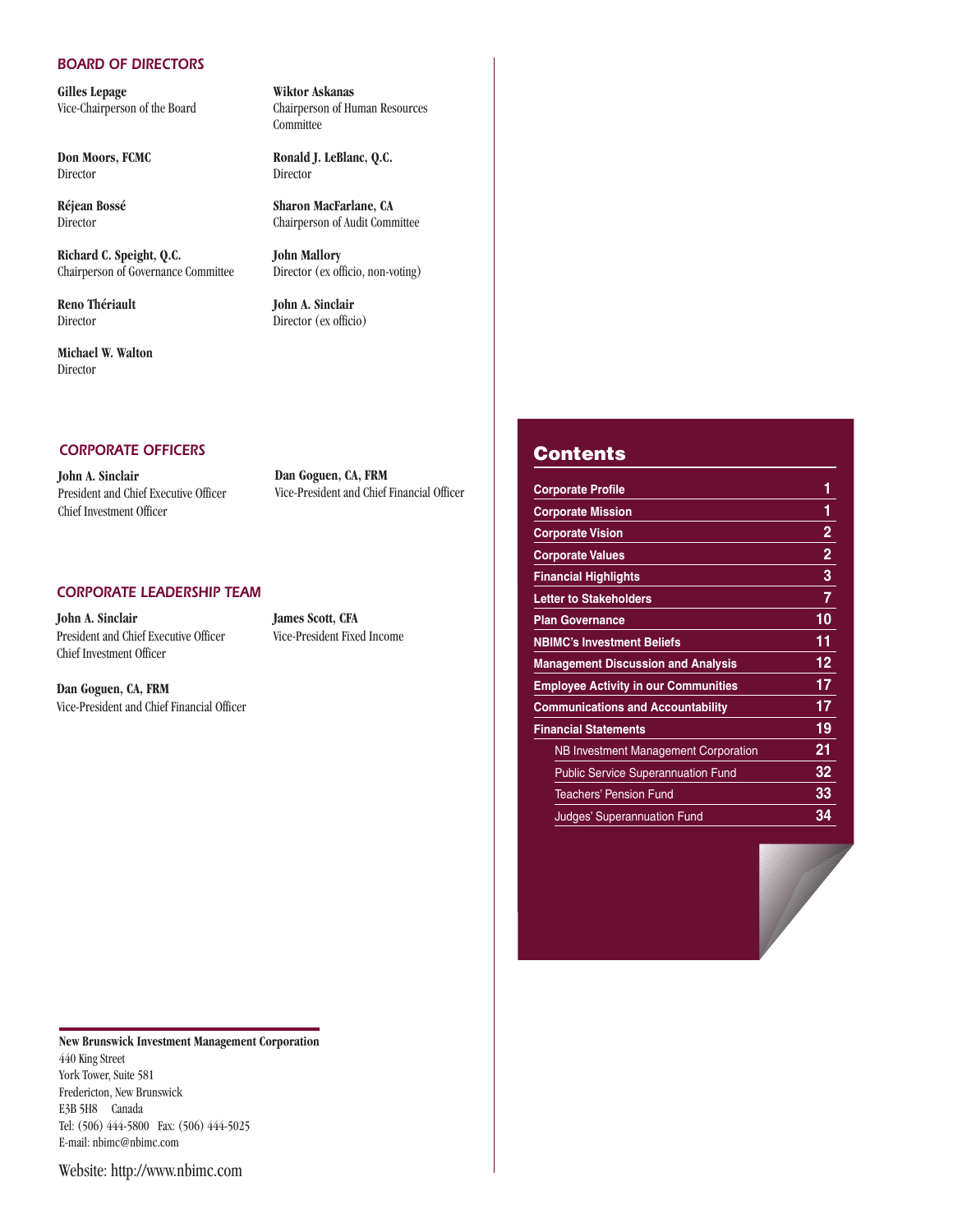**2006-2007**

# *Corporate Profile*

**The New Brunswick Investment Management Corp** and investment manager for the pension assets Public Service, Teachers', and Judges' pension plans. he New Brunswick Investment Management Corporation (NBIMC) is the trustee and investment manager for the pension assets of over 45,000 members of the

The primary mission of the Corporation is to increase the long-term value of the pension funds it manages and to assist the plan sponsor in meeting the pension promise to its members.

To fulfill this mission the Corporation conducts the following activities:

- Acts as fund trustee.
- Develops the investment policy for each fund.
- Implements the investment policy for each fund.
- Adds value through active investment management net of organizational expenses.
- Manages risks associated with the investment of the pension assets.
- Provides administrative services such as security custody, accounting, performance measurement, and technology.

Located in Fredericton, New Brunswick, NBIMC is the largest institutional investment manager in Atlantic Canada with assets under management totaling \$8.72 billion at March 31, 2007.

# *Corporate Mission*

*he prudent, innovative and cost efficient investment management of New T Brunswick based public sector funds to ensure long-term growth that meets client investment challenges.*

**Key Goals:**

- To provide long-term asset growth for client investment funds through prudent asset allocation and risk management strategies.
- To attract, develop, and maintain a highly skilled and experienced team of professionals to support growth and diversity of investment options.
- To enhance information technology systems to support growth and diversity of investment options.
- To enhance governance, management and organizational effectiveness.
- To strengthen and expand stakeholder relations.
- To provide investment fund management services to a growing number of New Brunswick-based public sector investment funds.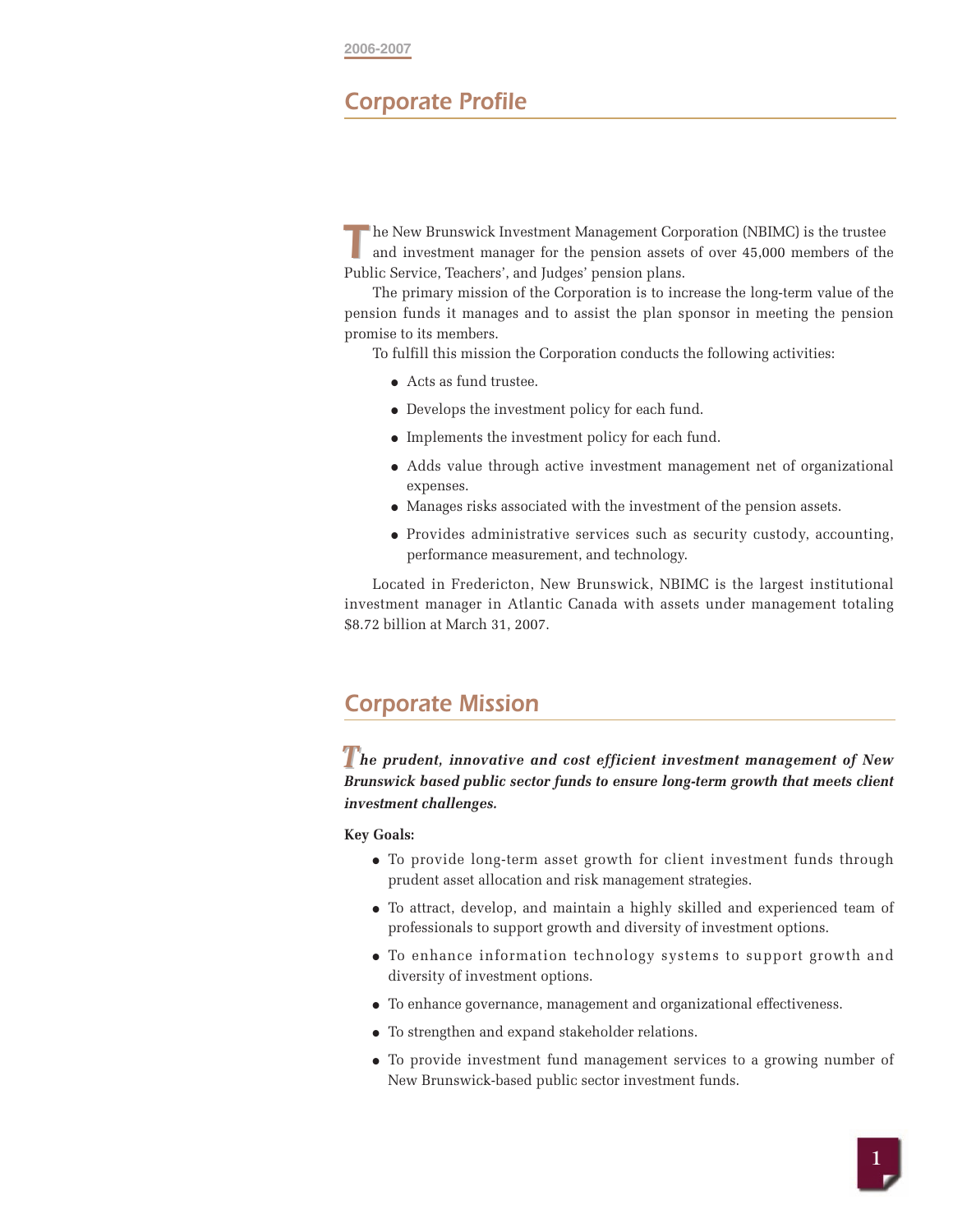# *Corporate Vision*

## *he New Brunswick Investment Management Corporation (NBIMC) is the provider of choice for New Brunswick public sector investment funds.*

NBIMC is recognized as a user of "best practices" by clients and peers. The company is:

- A provider of consistent value added for clients through a diverse range of multiple investment strategies.
- Ranked on long-term performance in the top quartile of comparable investment fund management companies.
- Recognized by stakeholders as having strong governance practices and a longterm strategic vision.
- Driven by a team of highly skilled investment management professionals working within a culture of innovation and risk management.
- Viewed as an employer of choice by both recent graduates and experienced investment management professionals.

NBIMC maintains strong relationships and ongoing communication with key stakeholders.

# *Corporate Values*

*PRUDENCE* – *we guide investment activity within appropriate policy guidelines focused on asset allocation and risk management in accordance with client objectives.*

*ACCOUNTABILITY* – *we act in the best interests of our clients and use the highest standard of financial accounting, compliance, auditing and performance measurement.*

*TEAMWORK* – *we develop and sustain a learning culture of engaged employees who share expertise, clear roles, coordinated activity and working together to achieve our goals.*

*TRANSPARENCY* – *we produce clear and frequent communications to all stakeholders on operations, strategies and results.*

*INTEGRITY* – *we ensure honesty in all corporate undertakings guided by a Code of Ethics and Business Conduct.*

*INNOVATION* – *we encourage a diversity of innovative, well researched investment and management strategies.*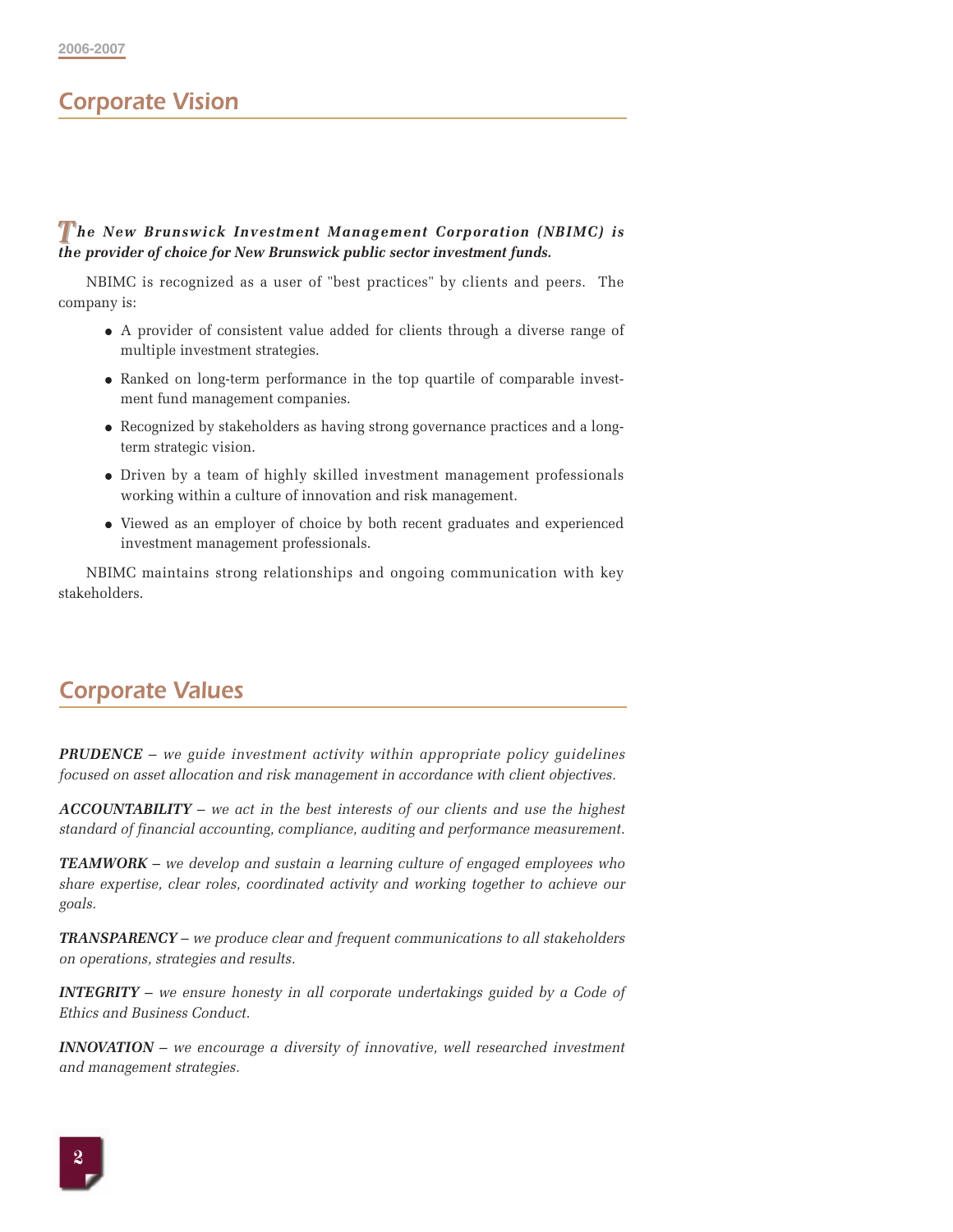#### **2006-2007**

# *Financial Highlights - as of March 31, 2007*



# *PUBLIC SERVICE*

#### **ANNUAL TOTAL FUND RETURNS - 1997-2007**



### **ASSET MIX - as of March 31, 2007**





| 0                              |                          |                                                 |      |               |           |      |           |           |       |
|--------------------------------|--------------------------|-------------------------------------------------|------|---------------|-----------|------|-----------|-----------|-------|
| 1998                           | 1999                     | 200                                             | 2001 | 2002          | 2003      | 2004 | 2005      | 2006      | 2007  |
|                                |                          |                                                 |      |               |           |      |           |           |       |
|                                |                          |                                                 |      |               |           |      |           |           |       |
|                                |                          |                                                 |      |               |           |      |           |           |       |
|                                |                          |                                                 |      |               |           |      |           |           |       |
|                                |                          | INVESTMENTS BY PORTFOLIO - as of March 31, 2007 |      |               |           |      |           |           |       |
|                                |                          |                                                 |      | (\$ millions) |           |      |           |           |       |
|                                |                          |                                                 |      |               | 2007      |      | 2006      |           | 2005  |
| <b>FIXED INCOME</b>            |                          |                                                 |      |               |           |      |           |           |       |
|                                | <b>Nominal Bonds</b>     |                                                 |      |               | \$1,382.5 |      | \$1,275.2 | \$1,101.1 |       |
|                                | <b>Short Term Assets</b> |                                                 |      |               | 142.4     |      | 179.5     |           | 247.5 |
|                                |                          |                                                 |      |               | 1,524.8   |      | 1,454.7   | 1,348.6   |       |
| <b>PUBLIC EQUITY</b>           |                          |                                                 |      |               |           |      |           |           |       |
| Canadian                       |                          |                                                 |      |               | 972.7     |      | 892.2     |           | 781.8 |
|                                | International            |                                                 |      |               | 1,028.7   |      | 960.3     |           | 827.3 |
|                                |                          |                                                 |      |               | 2,001.4   |      | 1,852.4   | 1,609.1   |       |
| <b>INFLATION LINKED ASSETS</b> |                          |                                                 |      |               |           |      |           |           |       |
|                                | <b>Real Return Bonds</b> |                                                 |      |               | 542.1     |      | 497.6     |           | 431.9 |
|                                |                          | Real Estate and Infrastructure                  |      |               | 194.5     |      | 173.5     |           | 96.6  |
|                                | Commodities              |                                                 |      |               | 93.5      |      | 67.1      |           | 15.5  |
|                                |                          |                                                 |      |               | 830.1     |      | 738.2     |           | 544.0 |
| <b>ALTERNATIVE INVESTMENTS</b> |                          |                                                 |      |               |           |      |           |           |       |
|                                | Absolute Return          |                                                 |      |               | 282.1     |      | 236.2     |           | 206.2 |
|                                | <b>Private Equity</b>    |                                                 |      |               | 62.7      |      | 51.9      |           | 34.6  |
|                                |                          |                                                 |      |               | 344.8     |      | 288.1     |           | 240.8 |
| <b>Total Investments</b>       |                          |                                                 |      |               | \$4,701.1 |      | \$4,333.4 | \$3,742.5 |       |

Note: Numbers above may not add up due to rounding.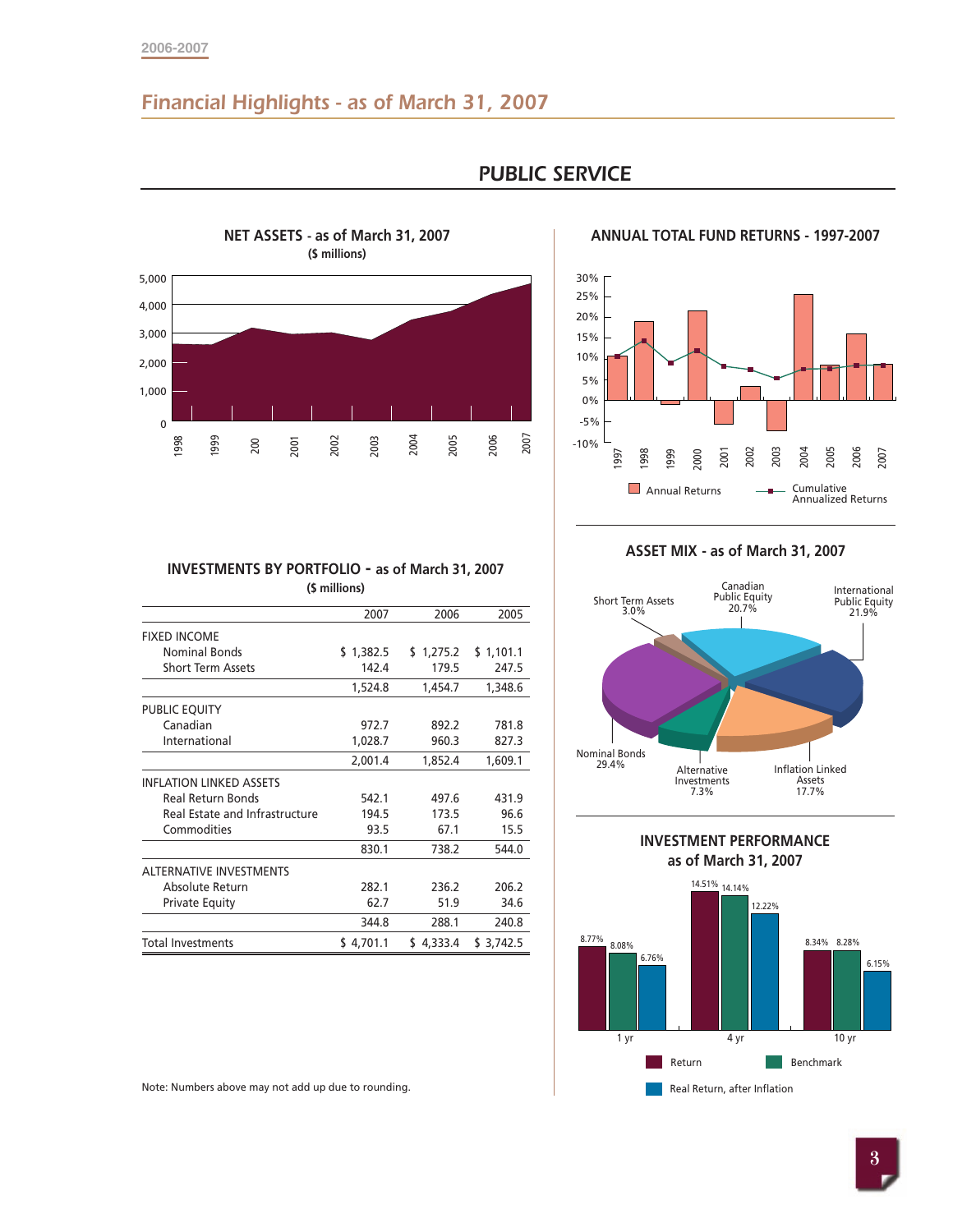# *Financial Highlights - as of March 31, 2007*



# *TEACHERS'*

**ANNUAL TOTAL FUND RETURNS - 1997-2007**



#### **INVESTMENTS BY PORTFOLIO - as of March 31, 2007 (\$ millions)**

| $\frac{8}{2}$<br>ğ             | 200<br>200                                             | 2002          | 2003      | 200       | $\tilde{8}$ | 200 <sup>-</sup> |
|--------------------------------|--------------------------------------------------------|---------------|-----------|-----------|-------------|------------------|
|                                |                                                        |               |           |           |             |                  |
|                                | <b>INVESTMENTS BY PORTFOLIO - as of March 31, 2007</b> |               |           |           |             |                  |
|                                |                                                        | (\$ millions) |           |           |             |                  |
|                                |                                                        |               | 2007      | 2006      | 2005        |                  |
| <b>FIXED INCOME</b>            |                                                        |               |           |           |             |                  |
| <b>Nominal Bonds</b>           |                                                        |               | \$1,209.6 | \$1,134.5 | \$<br>995.8 |                  |
| <b>Short Term Assets</b>       |                                                        |               | 120.3     | 154.5     | 216.3       |                  |
|                                |                                                        |               | 1,329.9   | 1,289.0   | 1,212.0     |                  |
| PUBLIC EQUITY                  |                                                        |               |           |           |             |                  |
| Canadian                       |                                                        |               | 783.3     | 730.4     | 651.1       |                  |
| International                  |                                                        |               | 836.1     | 791.6     | 691.1       |                  |
|                                |                                                        |               | 1,619.4   | 1,522.0   | 1,342.2     |                  |
| <b>INFLATION LINKED ASSETS</b> |                                                        |               |           |           |             |                  |
| <b>Real Return Bonds</b>       |                                                        |               | 498.5     | 465.4     | 410.5       |                  |
|                                | <b>Real Estate and Infrastructure</b>                  |               | 164.6     | 149.3     |             | 84.5             |
| Commodities                    |                                                        |               | 79.1      | 57.7      |             | 13.5             |
|                                |                                                        |               | 742.3     | 672.4     | 508.6       |                  |
| <b>ALTERNATIVE INVESTMENTS</b> |                                                        |               |           |           |             |                  |
| Absolute Return                |                                                        |               | 233.5     | 200.5     | 180.4       |                  |
| <b>Private Equity</b>          |                                                        |               | 53.1      | 44.7      |             | 30.2             |
|                                |                                                        |               | 286.6     | 245.2     | 210.6       |                  |
| <b>Total Investments</b>       |                                                        |               | \$3,978.2 | \$3,728.6 | \$3,273.4   |                  |
|                                |                                                        |               |           |           |             |                  |
|                                | Note: Numbers above may not add up due to rounding.    |               |           |           |             |                  |

#### **ASSET MIX - as of March 31, 2007**



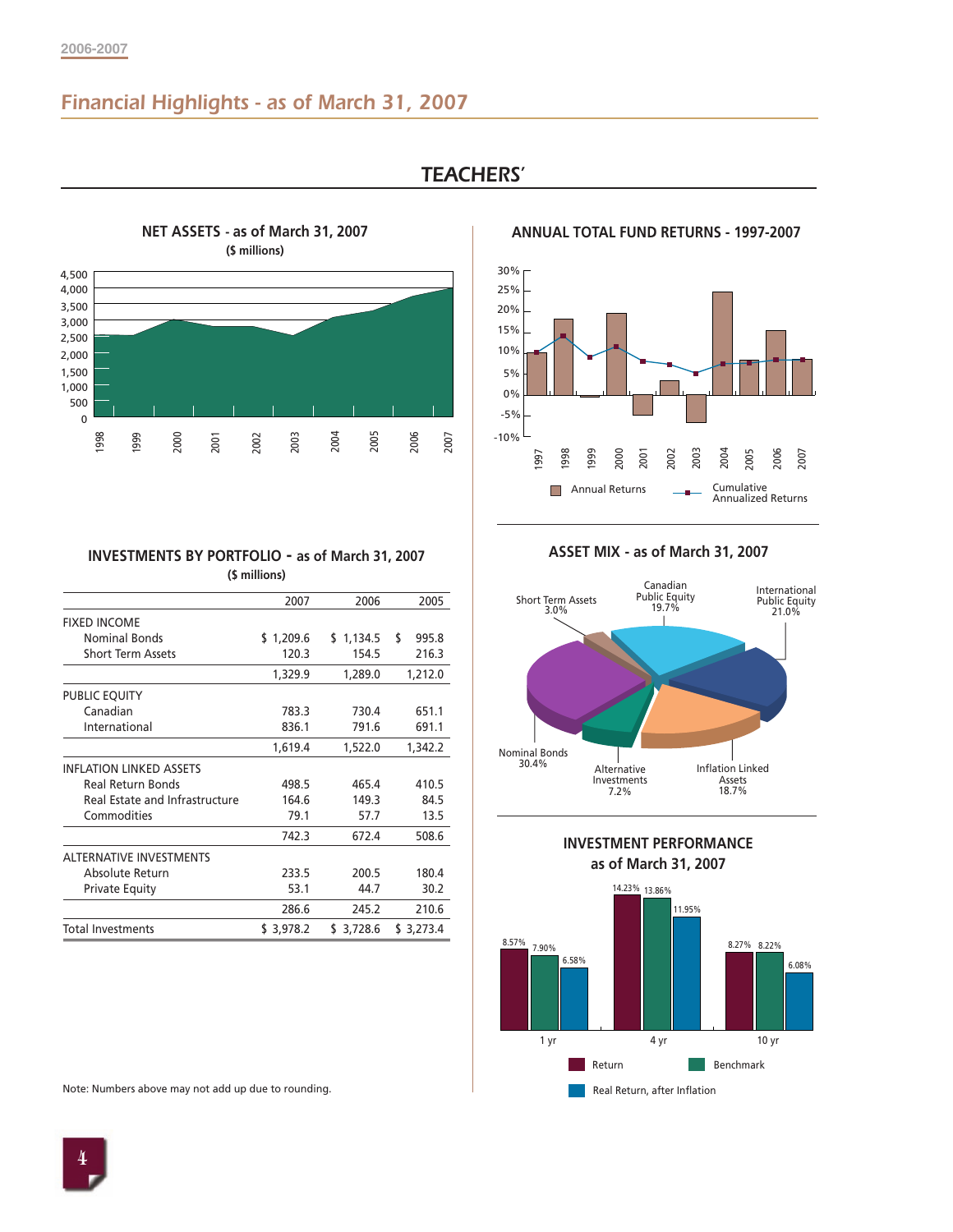# *Financial Highlights - as of March 31, 2007*



*JUDGES'*



## **INVESTMENTS BY PORTFOLIO - as of March 31, 2007 (\$ millions)**

| 1998                           | 1999                                     | 2000 | 2001                                                | 2002          | 2003       | 2004 | 2005       | 2006 |            | 2007 | $-10%$ |                          |                                  |                       |                     |               |                               |      |                                   |                                         |                     |                |
|--------------------------------|------------------------------------------|------|-----------------------------------------------------|---------------|------------|------|------------|------|------------|------|--------|--------------------------|----------------------------------|-----------------------|---------------------|---------------|-------------------------------|------|-----------------------------------|-----------------------------------------|---------------------|----------------|
|                                |                                          |      |                                                     |               |            |      |            |      |            |      |        | 1997                     | 998                              | 1999                  | 2000                | 2001          | 2002                          | 2003 | 2004                              | 2005                                    | 2006                | 2000           |
|                                |                                          |      |                                                     |               |            |      |            |      |            |      |        |                          |                                  |                       |                     |               |                               |      |                                   |                                         |                     |                |
|                                |                                          |      |                                                     |               |            |      |            |      |            |      |        |                          |                                  | <b>Annual Returns</b> |                     |               |                               |      |                                   | Cumulative<br><b>Annualized Returns</b> |                     |                |
|                                |                                          |      |                                                     |               |            |      |            |      |            |      |        |                          |                                  |                       |                     |               |                               |      |                                   |                                         |                     |                |
|                                |                                          |      |                                                     |               |            |      |            |      |            |      |        |                          |                                  |                       |                     |               |                               |      |                                   |                                         |                     |                |
|                                |                                          |      | INVESTMENTS BY PORTFOLIO - as of March 31, 2007     |               |            |      |            |      |            |      |        |                          | ASSET MIX - as of March 31, 2007 |                       |                     |               |                               |      |                                   |                                         |                     |                |
|                                |                                          |      |                                                     | (\$ millions) |            |      |            |      |            |      |        |                          |                                  |                       |                     |               |                               |      |                                   |                                         |                     |                |
|                                |                                          |      |                                                     |               |            |      |            |      |            |      |        |                          |                                  |                       |                     |               | Canadian                      |      |                                   |                                         | Internation         |                |
|                                |                                          |      |                                                     |               | 2007       |      | 2006       |      | 2005       |      |        | <b>Short Term Assets</b> | 3.0%                             |                       |                     |               | <b>Public Equity</b><br>20.7% |      |                                   |                                         | Public Equ<br>21.9% |                |
| <b>FIXED INCOME</b>            |                                          |      |                                                     |               |            |      |            |      |            |      |        |                          |                                  |                       |                     |               |                               |      |                                   |                                         |                     |                |
|                                | <b>Nominal Bonds</b>                     |      |                                                     | \$            | 8.5        | \$   | 8.1        | \$   | 5.9        |      |        |                          |                                  |                       |                     |               |                               |      |                                   |                                         |                     |                |
|                                | <b>Short Term Assets</b>                 |      |                                                     |               | 0.9        |      | 1.1        |      | 1.6        |      |        |                          |                                  |                       |                     |               |                               |      |                                   |                                         |                     |                |
|                                |                                          |      |                                                     |               | 9.4        |      | 9.2        |      | 7.5        |      |        |                          |                                  |                       |                     |               |                               |      |                                   |                                         |                     |                |
| PUBLIC EQUITY                  |                                          |      |                                                     |               |            |      |            |      |            |      |        |                          |                                  |                       |                     |               |                               |      |                                   |                                         |                     |                |
|                                | Canadian                                 |      |                                                     |               | 6.0        |      | 5.7        |      | 5.7        |      |        |                          |                                  |                       |                     |               |                               |      |                                   |                                         |                     |                |
|                                | International                            |      |                                                     |               | 6.4        |      | 6.1        |      | 6.0        |      |        |                          |                                  |                       |                     |               |                               |      |                                   |                                         |                     |                |
|                                |                                          |      |                                                     |               | 12.4       |      | 11.8       |      | 11.8       |      |        | <b>Nominal Bonds</b>     |                                  |                       |                     |               |                               |      |                                   |                                         |                     |                |
| <b>INFLATION LINKED ASSETS</b> |                                          |      |                                                     |               |            |      |            |      |            |      |        | 29.4%                    |                                  |                       | Alternative         |               |                               |      | <b>Inflation Linked</b><br>Assets |                                         |                     |                |
|                                | Real Return Bonds                        |      |                                                     |               | 3.3        |      | 3.2        |      | 3.0        |      |        |                          |                                  |                       | Investments<br>7.3% |               |                               |      | 17.7%                             |                                         |                     |                |
|                                | Commodities                              |      | Real Estate and Infrastructure                      |               | 1.2<br>0.6 |      | 1.1<br>0.4 |      | 0.6<br>0.1 |      |        |                          |                                  |                       |                     |               |                               |      |                                   |                                         |                     |                |
|                                |                                          |      |                                                     |               |            |      |            |      |            |      |        |                          |                                  |                       |                     |               |                               |      |                                   |                                         |                     |                |
|                                |                                          |      |                                                     |               | 5.1        |      | 4.7        |      | 3.7        |      |        |                          |                                  |                       |                     |               |                               |      | <b>INVESTMENT PERFORMANCE</b>     |                                         |                     |                |
| <b>ALTERNATIVE INVESTMENTS</b> |                                          |      |                                                     |               |            |      |            |      |            |      |        |                          |                                  |                       |                     |               | as of March 31, 2007          |      |                                   |                                         |                     |                |
|                                | Absolute Return<br><b>Private Equity</b> |      |                                                     |               | 1.7<br>0.4 |      | 1.5<br>0.3 |      | 1.4<br>0.2 |      |        |                          |                                  |                       |                     |               |                               |      |                                   |                                         |                     |                |
|                                |                                          |      |                                                     |               | 2.1        |      | 1.8        |      | 1.6        |      |        |                          |                                  |                       |                     | 15.11% 14.73% |                               |      |                                   |                                         |                     |                |
|                                |                                          |      |                                                     |               |            |      |            |      |            |      |        |                          |                                  |                       |                     |               | 12.80%                        |      |                                   |                                         |                     |                |
| <b>Total Investments</b>       |                                          |      |                                                     |               | \$29.0     |      | \$27.5     |      | \$24.6     |      |        | $8.77\%$ 8.08%           |                                  |                       |                     |               |                               |      |                                   | 8.52% 8.29%                             |                     |                |
|                                |                                          |      |                                                     |               |            |      |            |      |            |      |        |                          | 6.76%                            |                       |                     |               |                               |      |                                   |                                         |                     | 6.33%          |
|                                |                                          |      |                                                     |               |            |      |            |      |            |      |        |                          |                                  |                       |                     |               |                               |      |                                   |                                         |                     |                |
|                                |                                          |      |                                                     |               |            |      |            |      |            |      |        |                          |                                  |                       |                     |               |                               |      |                                   |                                         |                     |                |
|                                |                                          |      |                                                     |               |            |      |            |      |            |      |        |                          |                                  |                       |                     | 4 yr          |                               |      |                                   | 10 yr                                   |                     |                |
|                                |                                          |      |                                                     |               |            |      |            |      |            |      |        | 1 yr                     |                                  |                       |                     |               |                               |      |                                   |                                         |                     |                |
|                                |                                          |      |                                                     |               |            |      |            |      |            |      |        |                          |                                  | Return                |                     |               |                               |      | Benchmark                         |                                         |                     |                |
|                                |                                          |      | Note: Numbers above may not add up due to rounding. |               |            |      |            |      |            |      |        |                          |                                  |                       |                     |               | Real Return, after Inflation  |      |                                   |                                         |                     |                |
|                                |                                          |      |                                                     |               |            |      |            |      |            |      |        |                          |                                  |                       |                     |               |                               |      |                                   |                                         |                     |                |
|                                |                                          |      |                                                     |               |            |      |            |      |            |      |        |                          |                                  |                       |                     |               |                               |      |                                   |                                         |                     |                |
|                                |                                          |      |                                                     |               |            |      |            |      |            |      |        |                          |                                  |                       |                     |               |                               |      |                                   |                                         |                     | $\overline{5}$ |

**ASSET MIX - as of March 31, 2007**





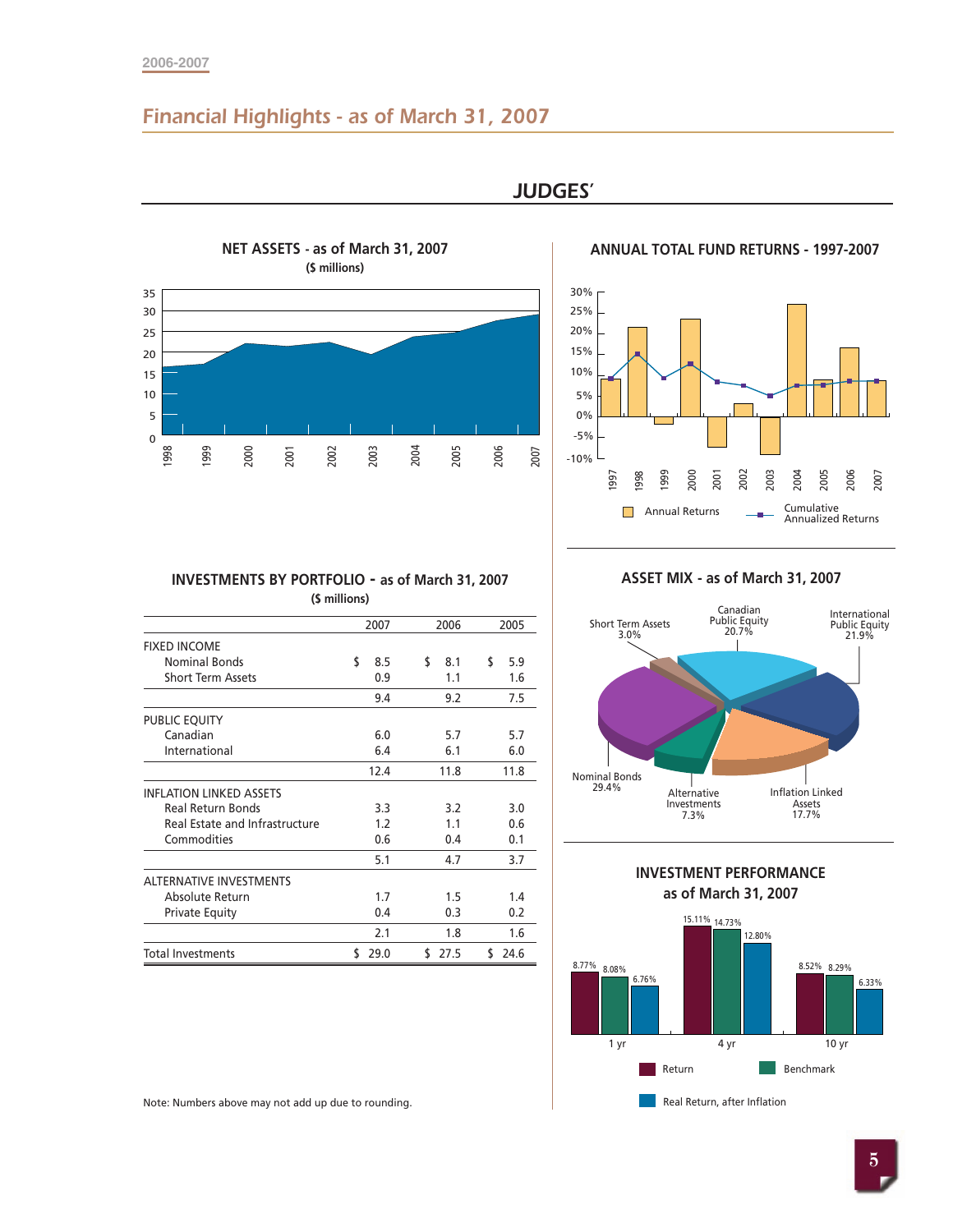# *Board of Directors*



**Wiktor Askanas**



**Réjean Bossé** Director Chairperson Human Resources Committee



**Ronald J. LeBlanc, Q.C.** Director



**Gilles Lepage** Vice-Chairperson of the Board



**Sharon MacFarlane, CA** Chairperson Audit Committee



**John Mallory** Director (ex officio, non-voting)



**Don Moors, FCMC** Director



**John A. Sinclair** President and Chief Executive Officer Chief Investment Officer



**Richard C. Speight, Q.C.** Chairperson Governance Committee



**Reno Thériault** Director



**Michael W. Walton** Director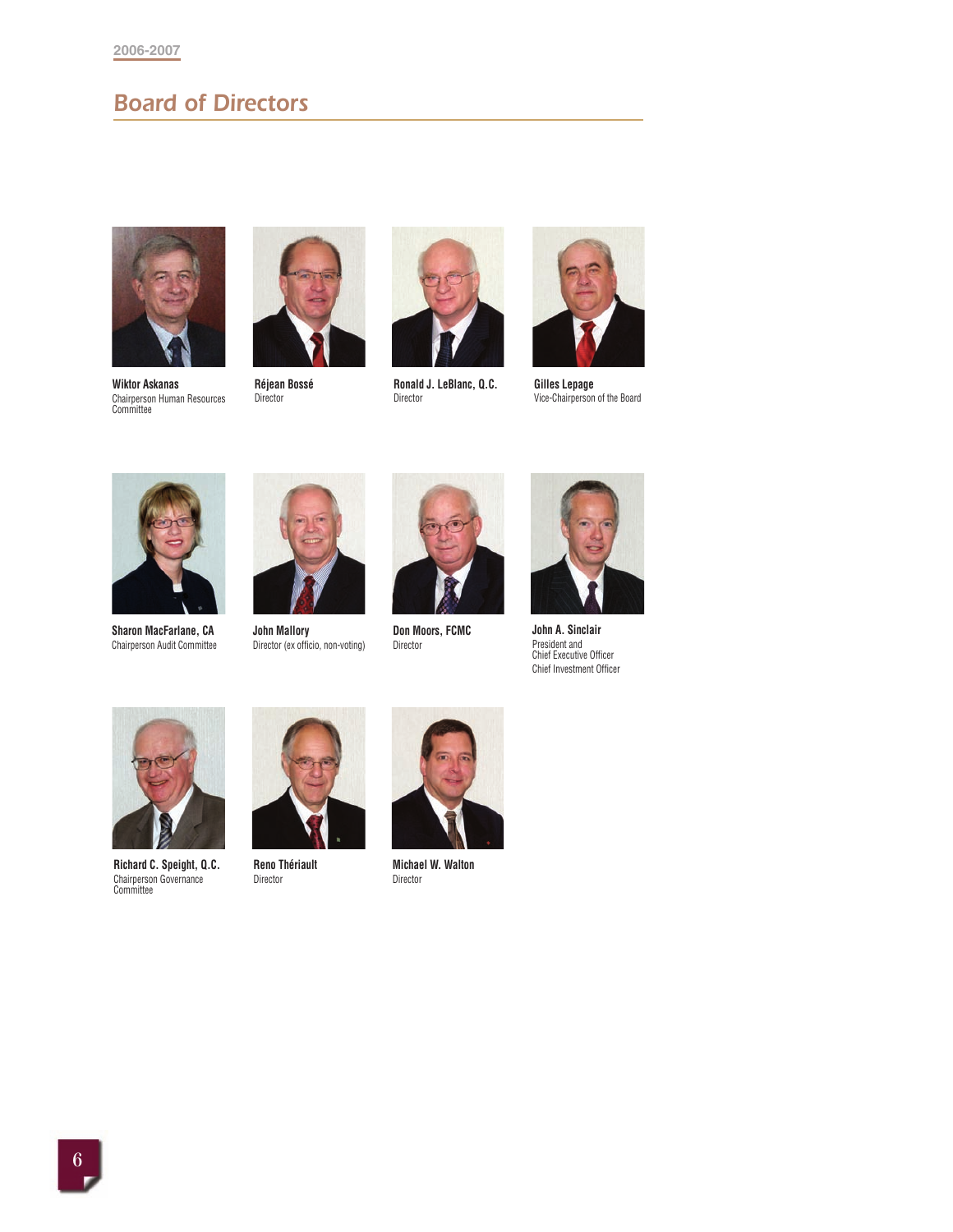# *Letter to Stakeholders*

n behalf of the Board of Directors and staff of NBIMC we are pleased to provide the following Fiscal 2006-2007 Annual Report. The past year was one of significant activity and accomplishment as the Corporation entered its second decade of operations. *O*

An item of particular note was the completion of a new Strategic Plan that will help guide the Corporation's business planning efforts over the next five years. An overview of NBIMC's mission, vision, and values resulting from this exercise is contained in the preceding pages. The Board of Directors and Management look forward to using this plan to help the Corporation continue its long term investment success and to capitalize on a number of exciting opportunities.

## **Fiscal 2006-07**

During the fiscal year 2006-07, net assets under management increased from \$8.099 billion to \$8.718 billion. This increase in assets resulted from \$686 million in net investment earnings, \$132 million in special funding payments from the plans' sponsor, and net pension payouts of \$199 million. Management was also successfully able to add approximately \$50 million of the net investment earnings through active portfolio management activities.

NBIMC continues to deliver both nominal and real (inflation adjusted) investment returns that exceed long-run actuarial requirements. We also continue to contribute additional value added returns versus our various market benchmarks. This additional value not only covers the expenses of the Corporation but adds significantly to each plan's asset base. In the following report we are pleased to provide further detail on the Corporation's mandate, activities and results.

In summary the Corporation achieved the following important accomplishments during the year:

- Exceeded both the nominal and real return actuarial targets,
- Completed a new Strategic Plan for 2007 through 2012,
- Exceeded the relative value target return for the portfolios through active investment management,
- Broadened our own in-house investment management activities to include approximately \$500 million of European public equity securities, and
- Conducted an asset-liability review of both the Public Service Superannuation Fund and Teachers' Pension Fund plans.

With respect to the governance of the Corporation we are pleased to note the completion of a governance related audit conducted by the Auditor General. A copy of the report and our Board's response comments can be found at http://www.gnb.ca/oag-bvg/2006v2/chap3e.pdf. We agree with the Auditor General that effective governance can have a very positive effect on performance. We also appreciate his review and the related comments that acknowledge our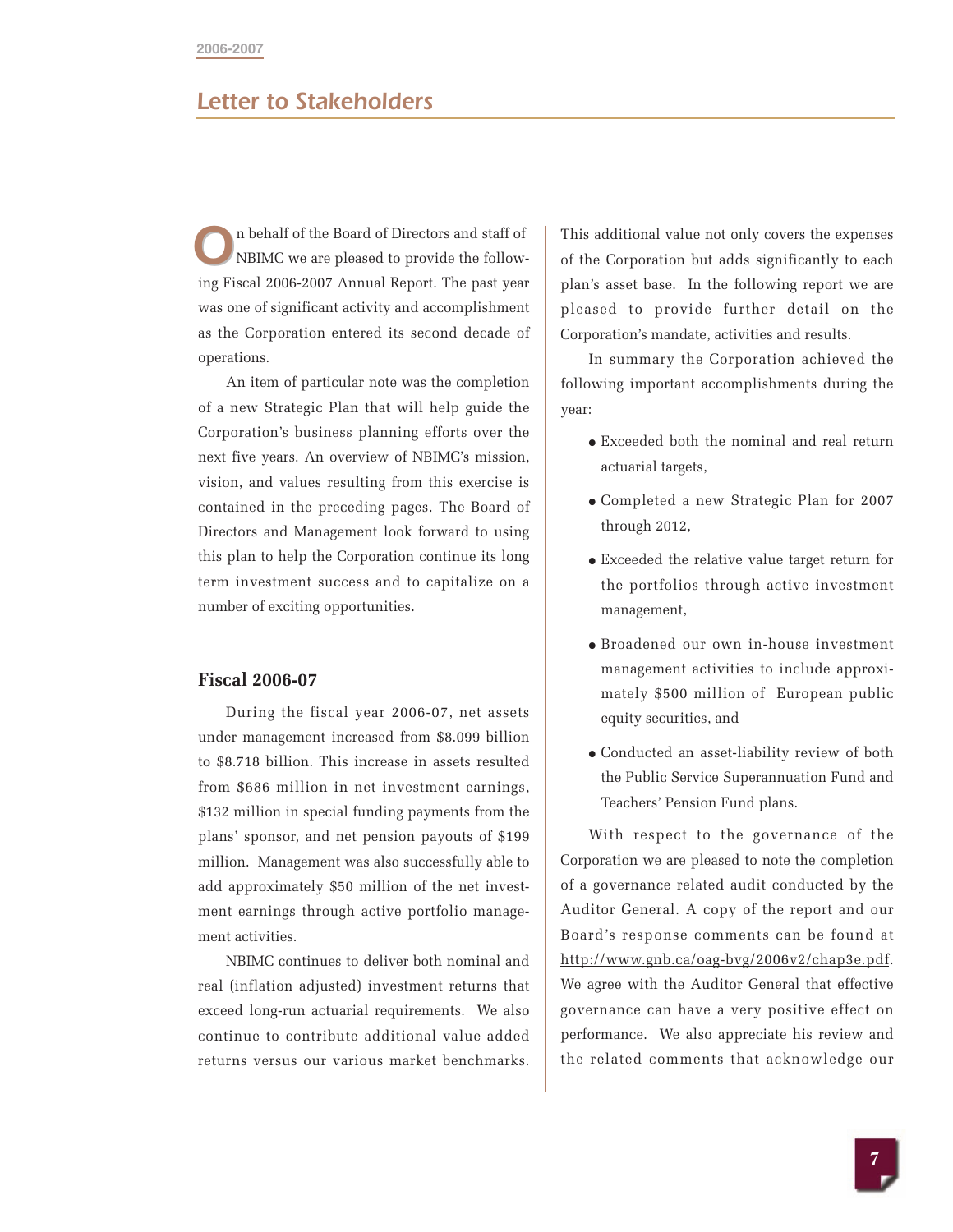competencies in this area and those that could provide improvements to our current processes. The Board has reviewed these comments and has commenced a disciplined process to analyze the recommendations outlined in the report.

## **Asset Mix Reviews**

Last year's annual report noted that we had received a copy of the actuarial valuation of the Public Service Superannuation Fund (PSSF) and planned to complete a full review of the fund's asset mix during the upcoming fiscal year. We subsequently received a copy of the actuarial valuation of the Teachers' Pension Fund (TPF) and conducted a concurrent analysis specific to that fund's asset mix.

It is important to note that the strong investment results of recent years have significantly improved the funding positions of both plans. The improvement in the financial security of these plans, along with what might be considered to be the fairly mature nature of their liability profiles, played a large part in the decision-making criteria of these reviews.

The NBIMC Board subsequently approved a new asset mix for each of the three plans under our management in April of 2007. Details of these changes can be obtained from the Investment Policy Document contained on our web site at http://www.nbimc.com/InvestmentPolicyFiles.html. These changes will also be communicated to stakeholders through the numerous communication forums we will take part in over the upcoming year.

## **Appreciation of Dedicated Service**

We would like to recognize our Board for their efforts and support to the Corporation during the year. Service on the Board continues to be a major responsibility and a significant commitment which is greatly appreciated.

A special recognition and thank you is warranted for the contribution of Mr. G.W. (Wylie) McMullen whose term as Chairman of the Corporation ended during the year. Wylie joined the team during a period of turmoil in the global capital markets, yet his guidance and oversight has played a large part in the investment success and growth of the Corporation during his four year term of service.

On behalf of the Board we also wish to thank our team of professionals at NBIMC for their diligence and hard work. The continued successes we outline in this report can be attributed to their ongoing commitment and dedication to the task at hand.

## **Outlook**

The global capital markets continued their strong growth trajectory over the past year mixed with intermittent periods of volatility. This volatility was no more evident than on February 27th of this year when we saw global public equity markets act adversely to a drop of over 9% in China's equity market.

Fixed income yields remain considerably below the actuarial funding requirements for each pension plan while equity market valuations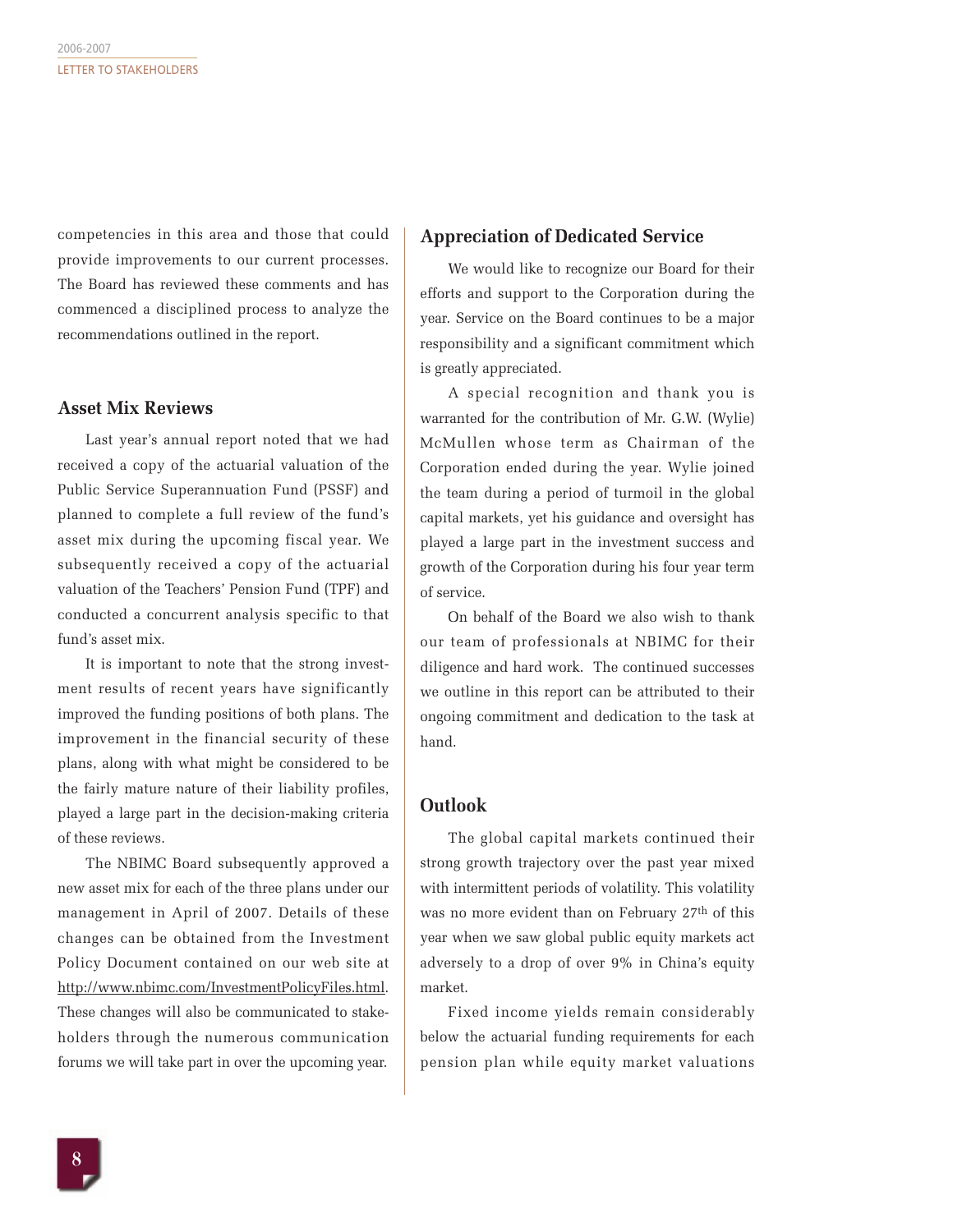continue to remain high. While this has helped significantly grow the value of our assets under management in recent years it continues to make it difficult to find undervalued opportunities in which to invest.

It is important to remember that capital markets are cyclical in nature and that periods of negative performance must be expected and planned for. Changes brought about in the global public equity markets through both merger and private equity activity present other challenges. Nowhere has this been more relevant than in Canada where the constituents of our headline public equity index have undergone significant change and turnover. Canadian public investment opportunities in well capitalized global companies are quickly shrinking, causing us to look seriously at other markets and strategies for future investment.

While these changes provide challenges in the short-term we feel that the experience and development activity we have conducted over the past few

years, in both international public and private equity, should allow us to exploit good investment opportunities in the future.

As in the past we remain confident that we have the strategy, people, and processes in place to continue to meet the long-term goals of our stakeholders and look forward to the challenge.

Sincerely,

**Gilles Lepage**

Vice Chairperson

**John A. Sinclair** President and Chief Executive Officer Chief Investment Officer

*May, 2007 Fredericton, New Brunswick*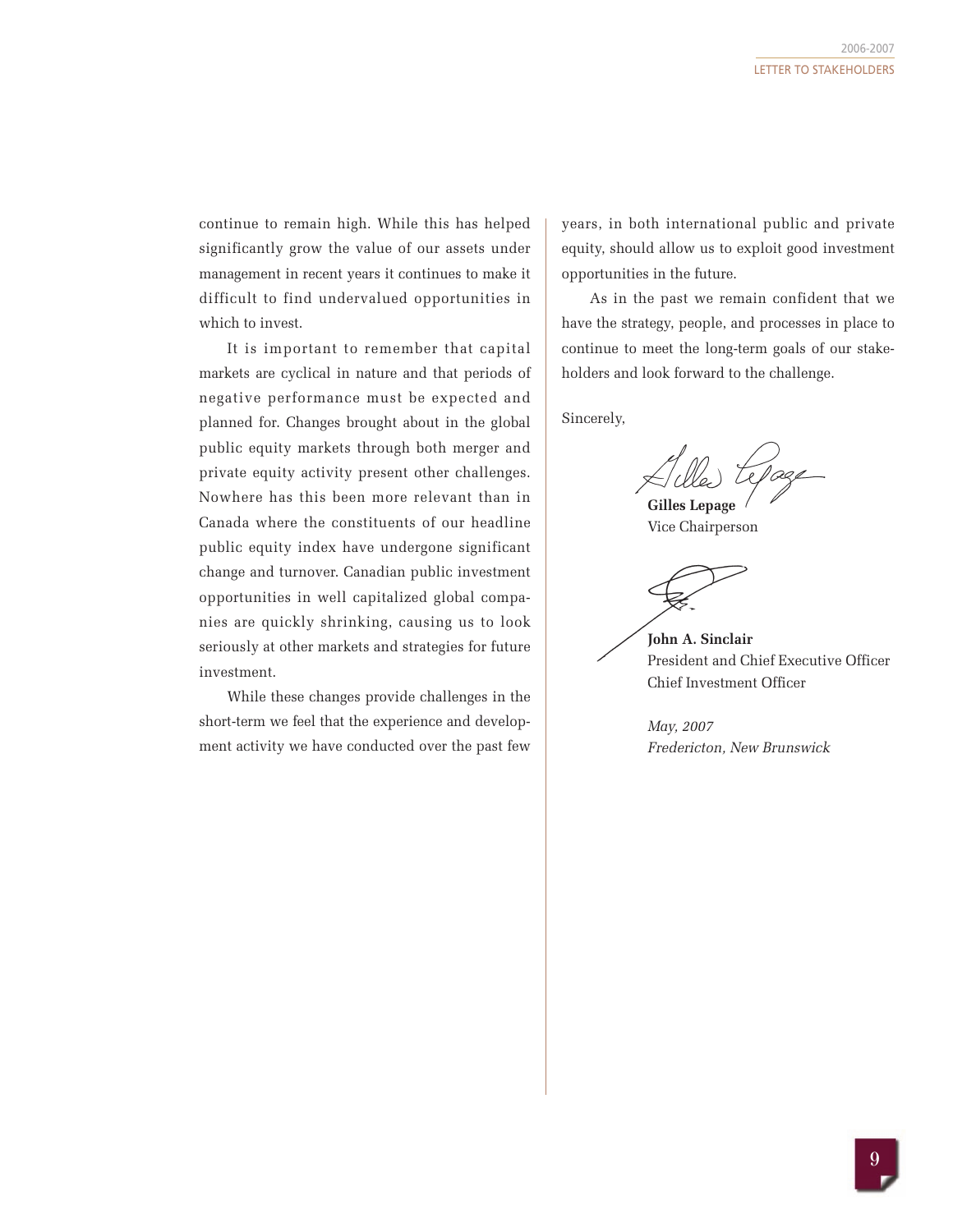# *Plan Governance*

BIMC is a crown corporation, which was established under the New Brunswick Investment Management Corporation Act of 1994. The Corporation is primarily responsible for providing investment-counseling services and to act as trustee for the three pension funds currently under management. *N*

The selection process and duties of the NBIMC Board of Directors are outlined in the Act. Governance of the organization is the primary consideration of the Board which acts solely in a fiduciary capacity as Trustee for the funds under management. Board members do not represent any specific stakeholder interest. The Board ensures that all of the Corporation's transactions are conducted on a purely commercial basis, and that decisions and actions are based on sound business practices.

There are three established Committees of the Board that assist in fulfilling its responsibilities: an Audit Committee, a Human Resources Committee and a Governance Committee. The full Board convened eight times during the year while each of the Committees met at regular intervals. Combined Board and Committee attendance during the fiscal year was 86%.

Day-to-day management of the Corporation is delegated to the Chief Executive Officer, while investment related matters are delegated to the Chief Investment Officer.

The Province of New Brunswick is the sole sponsor for the funds under management and is responsible for pension plan design, which includes contribution and benefit levels.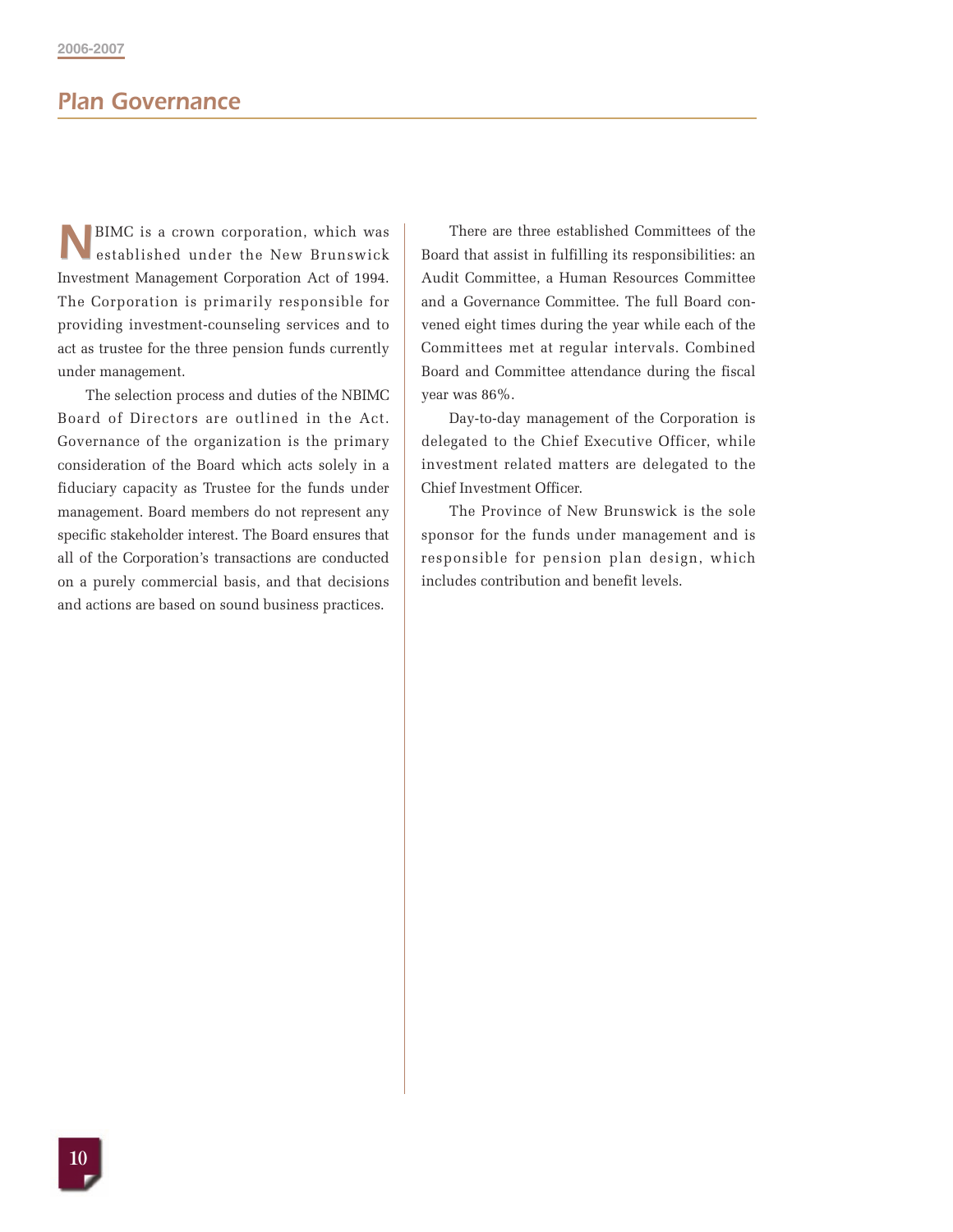# *NBIMC's Investment Beliefs*

he Corporation operates under a few basic investment beliefs, upon which we continually reflect when setting investment strategy. These beliefs are: *T*

- l. NBIMC is a relatively low risk asset manager when compared to its peers.
- 2. Real Return Bonds, because of their long-term inflation-linked characteristics, are considered to be an excellent match for pension liabilities.
- 3. New asset classes and strategies are introduced incrementally in order to progressively gain experience and to minimize transition costs.
- 4. The establishment of the appropriate asset mix for each of the funds under management is heavily influenced by both the actuarial profile and funding status of each plan.
- 5. NBIMC believes that market inefficiencies present opportunities to add value through active management.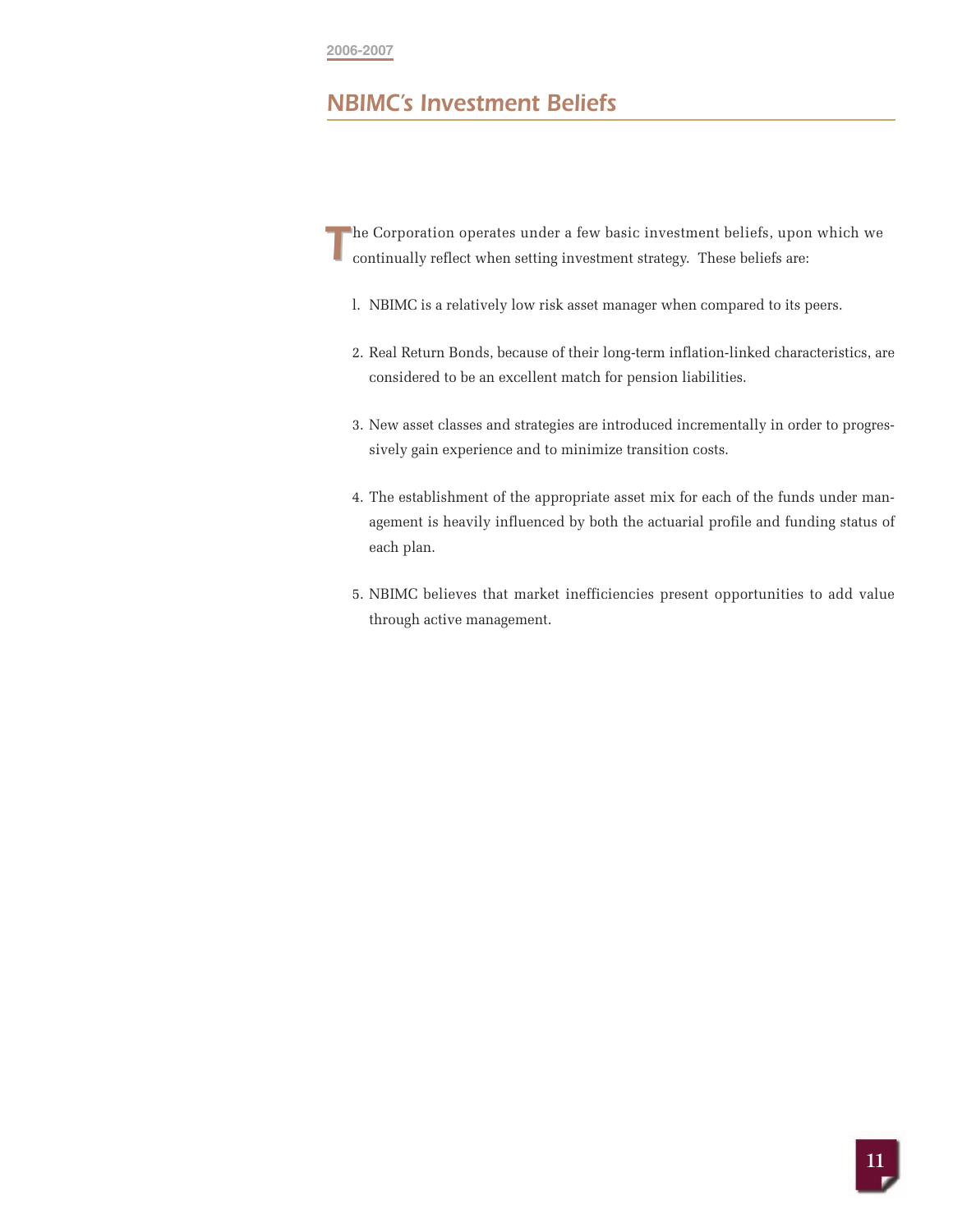## **Asset Mix**

n past annual reports we have discussed initia-If it vest annual reports we have discussed initiatives to reduce our public equity exposure with strategies that we expect will provide us with similar long-term returns but also provide significantly different risk profiles. During the year we continued this diversification activity by incrementally increasing our exposure to real return types of assets such as private real estate and commodities. We have also continued to marginally increase our Absolute Return Strategy exposure. All of these increases are in line with our goals of attaining the necessary actuarial return requirements while at the same time reducing the expected risk to the funding ratios of each of the portfolios.

In late 2005 NBIMC changed the benchmark for our public Canadian equity exposure from the S&P TSX Composite Index to the S&P TSX Equity Only Index. This change came about due to the planned introduction of income trust securities into the Composite Index on December 16, 2005. At that time we determined that we were uncomfortable with the fit of income trust exposure in our asset mix and wanted to ensure that we managed purely equity-type securities. This benchmark change turned out to be a very good decision as it allowed us to avoid the significant price decline in income trust type securities that occurred on October 31, 2006 when the Federal Government announced changes to their taxation regime. While this change was made for portfolio benchmarking purposes, and is therefore not part of our relative value-added return measures, we estimate that it saved the portfolio approximately \$50 million. Subsequent to the completion of our research analysis on income trusts, and also due to the decline in the composition of the companies making up the Equity Only Index, we reverted back to the S&P TSX Composite Index benchmark by the end of January 2007.

Actuarial valuations are undertaken by the plan sponsor and typically follow three year cycles. As noted earlier, the Corporation had recently received an actuarial valuation for the PSSA Plan as at April 2005 and the TPF Plan as at April 2006. During the year we conducted an asset liability analysis for each fund and upon Board approval we have subsequently been making a prudent series of adjustments to their asset mixes. These analyses are used to determine the best investment mix of financial assets that will exceed the long-term real return (i.e. after inflation) required by the Plans' actuary with the least amount of risk.

Due to the updated liability characteristics of both plans the nominal bond and real return bond exposure was reduced somewhat in favour of more real estate and international public equity exposure. The Judges' Pension Plan policy asset mix was adjusted to replicate that of the PSSA plan as per the practice adopted last year.

### **Investment Performance**

The two main objectives, in terms of investment performance, that NBIMC focuses on are the actuarial return requirements of the funds and adding value through active management strategies.

The first objective is in regards to both the nominal and real return of the funds versus the actuarial return requirement that has been determined necessary to appropriately fund each pension plan. This return is a function of the asset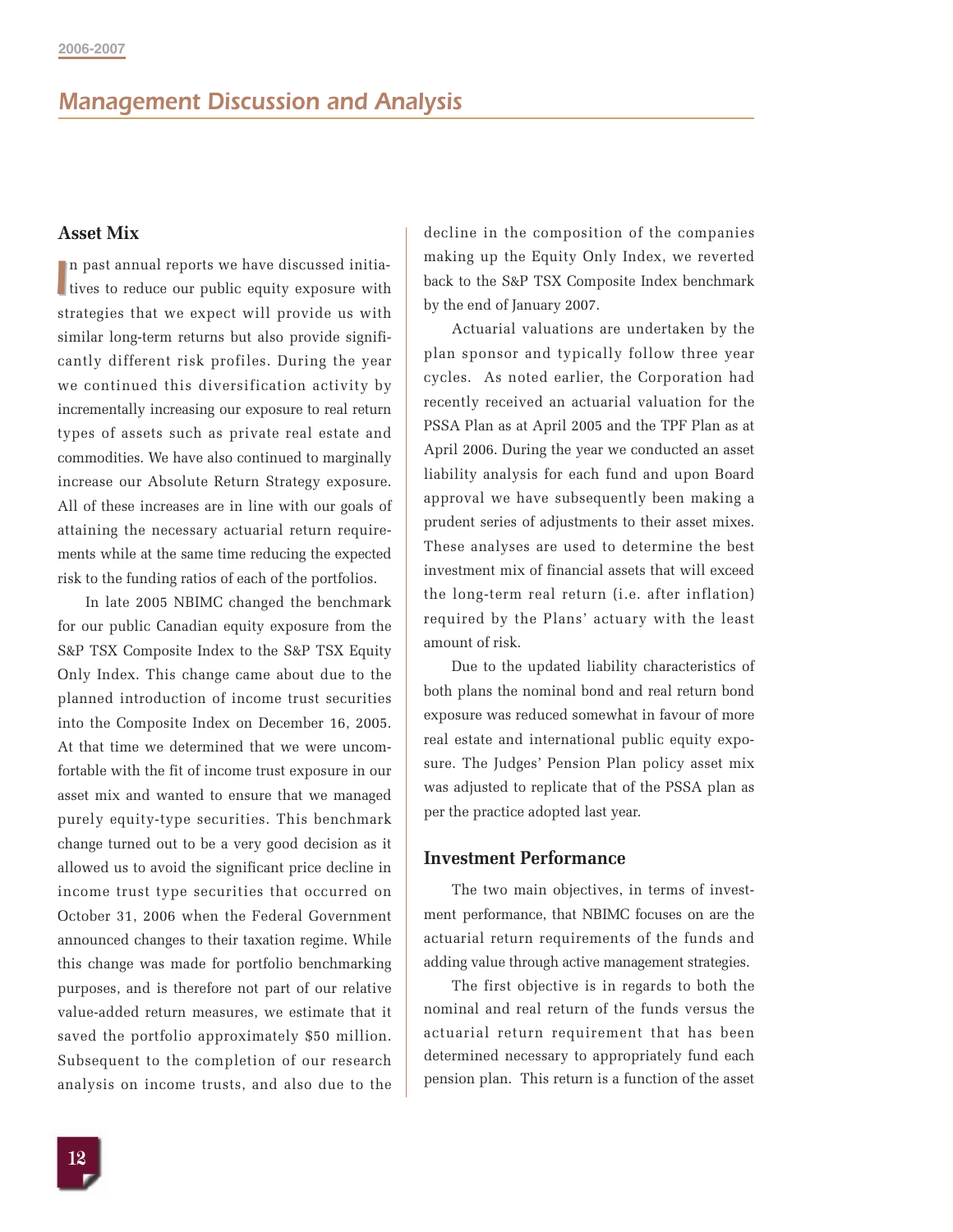mix development process which was discussed in the previous section. NBIMC is pleased to report that we not only exceeded both our nominal and real return hurdles during this past year, but have also continued to exceed these targets over the more important long-term.

Returns for the year were good. The most significant contributor to the funds' nominal performance during the year was the strong performance of the public equity markets. Canadian and European equity markets both posted strong doubledigit returns, along with positive contributions from both the U.S. and Japanese markets. Real estate and infrastructure also produced excellent returns as our investments in this asset class continue to distribute good cash flows and have also continued to grow in value. Our commodity portfolio, the only negative asset class return for the year, offset some of the gains in our inflationlinked asset class segment. Fixed income investments provided a solid contribution although as noted earlier, resulted in returns less that those required by the Plans' actuary. Finally we received a strong contribution from our absolute return strategies. As we have discussed in the past we expect these strategies to provide long-term equitylike returns, but they should not necessarily move in a correlated direction with these markets.

The specific performance of each NBIMC asset portfolio and its respective benchmark is outlined in the following table.

The primary performance objective, as outlined by the plan actuary, is to achieve a long term real return (i.e. return after inflation) objective of more than 4%. This is the most significant hurdle that we measure our performance against and is the primary factor in the security of the pension plan benefits.

### **Fiscal 2006-07 Rates of Return**

|                                | Portfolio<br>Return | <b>Benchmark</b><br>Return |
|--------------------------------|---------------------|----------------------------|
| <b>Fixed Income</b>            |                     |                            |
| <b>Nominal Bonds</b>           | 5.69%               | 5.33%                      |
| <b>Short Term Assets</b>       | 4.27                | 4.19                       |
| <b>Public Equity</b>           |                     |                            |
| Canadian                       | 13.83%              | 14.05%                     |
| <b>United States</b>           | 9.95                | 10.70                      |
| Europe                         | 13.96               | 13.16                      |
| Japan                          | 5.71                | 2.30                       |
| <b>Inflation Linked Assets</b> |                     |                            |
| <b>Real Return Bonds</b>       | 0.10%               | 0.04%                      |
| Real Estate / Infrastructure   | 26.97               | 19.13                      |
| Commodities                    | (9.13)              | (9.41)                     |
| <b>Alternative Investments</b> |                     |                            |
| Absolute Return                | 8.01%               | 4.19%                      |
| <b>Private Equity</b>          | 13.38               | 12.94                      |
| <b>Total Portfolio</b>         | 8.68%               | $8.00\%$                   |

The following chart illustrates the annual real return achieved by NBIMC since our inception. More importantly the chart also illustrates that the cumulative real return since inception is 2.33% per annum above the 4% hurdle required by the actuary. This additional return equates to approximately \$1.5 billion of cumulative additional real return above that assumed by the Plans' funding assumptions over the eleven year period.

The second investment performance objective for the Corporation is to add value, above its various asset class benchmarks, through active management strategies. This value added, relative to benchmark, is expected to first cover all of the Corporation's operating costs, and subsequently add an additional target of 42 basis points per annum to each fund.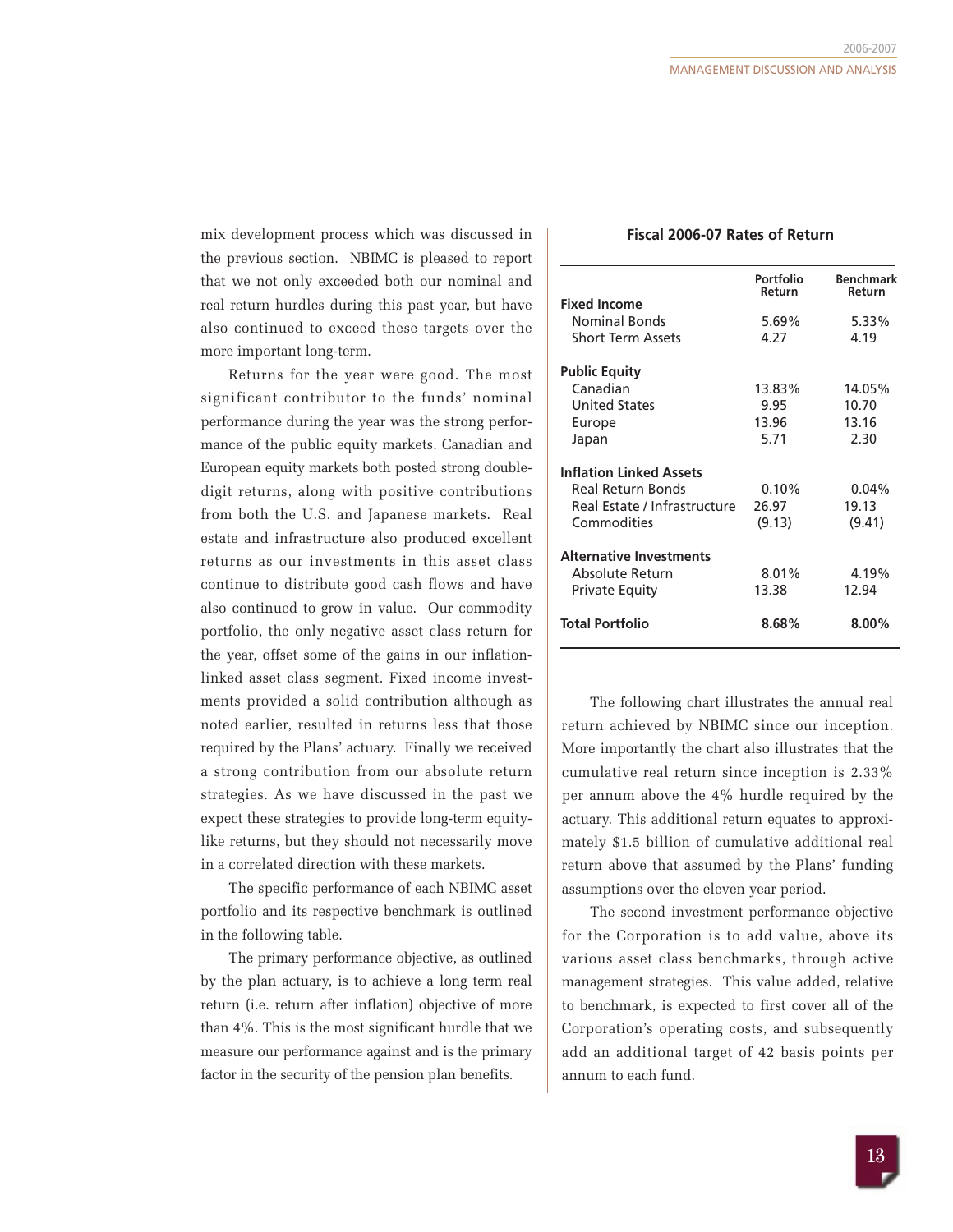

## **Achieving the Long-Term Pension Promise**

Our active management activities continued to  $\sim$ <sup>80</sup> add value for a sixth consecutive year. These activities added 57.9 basis points of value (138% of target), or approximately \$48.9 million, after covering all of the organization's operating costs. This year's success has also helped move our longer-term four year average annual value added return to approximately 38 basis point per annum (90% of target). The four-year term is the most significant term used to measure manager performance and is selected to represent a more consistent longer term measure.

We are pleased to have exceeded our value added targets over the past year. Most of our activities exceeded their benchmark with the main exception being our public Canadian equity portfolio. The merger and acquisition activity in the Canadian market made it difficult to be rewarded for actively selected stocks based on their fundamentals during the year. We were also impacted on a relative basis from the Federal Government's changes to the taxation of income trusts in

October 2006. While we noted earlier that we had prudently avoided owning income trusts in our portfolio, we did hold a number of Canadian stocks which had been expected to convert to a trust and were therefore adversely affected.

The following chart illustrates the gross relative value added from the Corporation's active management activities over the past four years. It is broken down in terms of operating costs and excess (or net) value added performance.

## **Adding Value after Covering Operating Costs**



## **Risk Management**

A disciplined focus on potential risk is a critical part of NBIMC's investment management activities. It is a key element in ensuring stability in both pension plan contributions and benefits, and making sure that our active investment management activities do not bring undue risk to the Plans' assets. All investment decisions are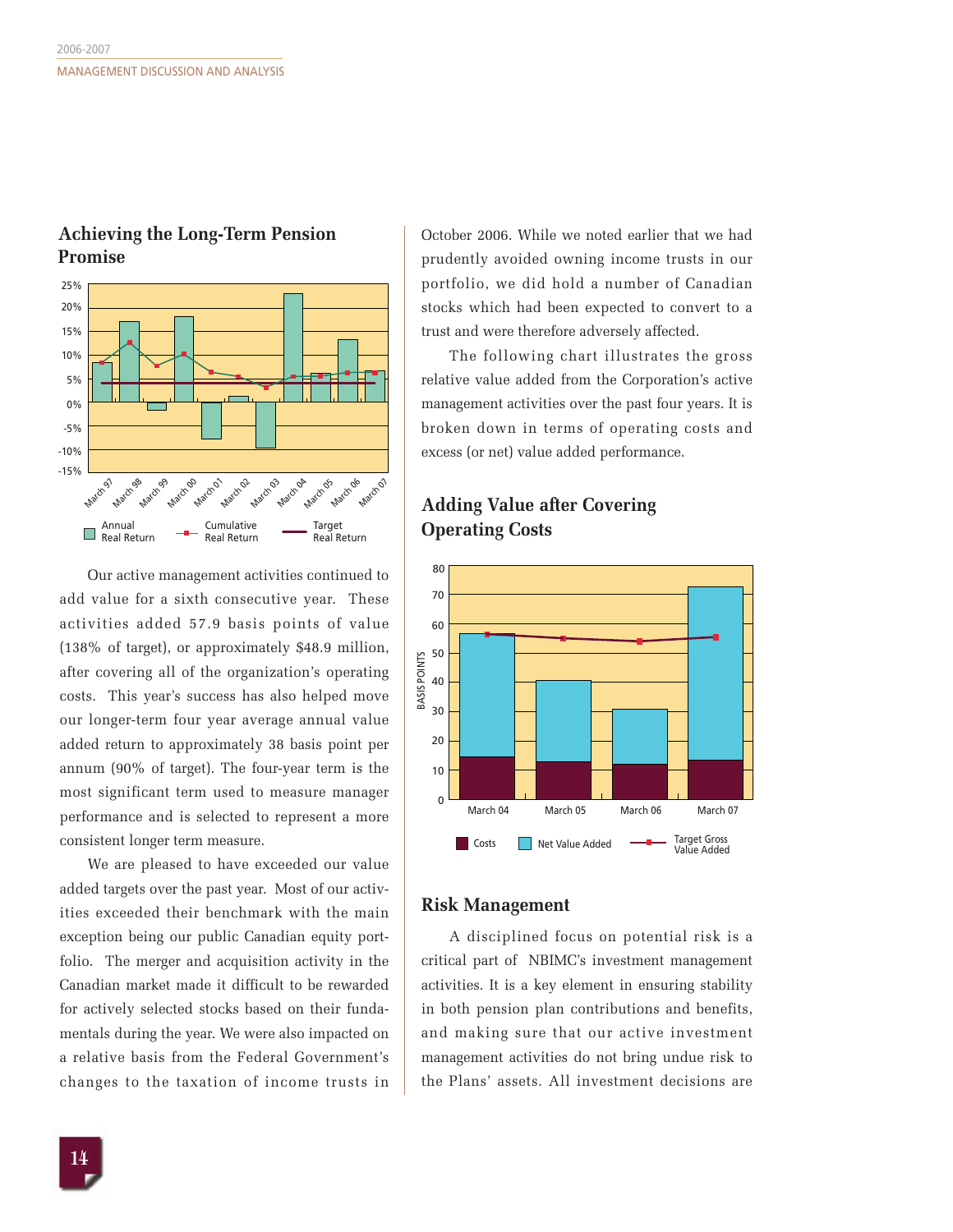made in a risk context that not only focuses on the expected returns of our activities but also on the potential loss that could be realized by those activities.

The Corporation has developed a number of risk management processes that are continually reviewed by management. They can be summarized as follows:

- i) A Board risk management process, conducted with the support of our internal audit services firm, annually reviews eleven risk categories. These categories include:
	- investment risk,
	- human resources risk
	- technology risk
	- legal, regulatory and policy compliance risk
	- governance risk
	- reputation risk
	- communications risk
	- business strategy risk
	- business environment
	- fiduciary risk
	- operational risk
- ii) A weekly risk measurement of the overall pension plans' funding ratio. This is reported to the Board on a quarterly basis.
- iii) A weekly risk measurement of the Corporation's active management activities.
- iv) A weekly Compliance Report on activities related to both investment policies and internal procedures. Investment Policy compliance is reported to the Board on a quarterly basis.
- v) A management-led Investment Risk Management Committee which reviews and considers for recommendation all proposed changes to internal operating procedures. This could include procedures that affect investment valuation, risk measurement, or proposed new investment activities and instruments. This Committee met on three occasions during the year.
- vi) An Information Technology Risk Management Committee that provides guidance to the Corporation on all technology related matters. This Committee met on three occasions during the year.
- vii) A business resumption and continuity plan.

Our internal audit service provider (a firm external to NBIMC) conducted a full review of NBIMC's information technology strategy and controls and reported their findings to the Audit Committee in late 2006. The internal audit provider works under the direction of the Board's Audit Committee and helps to review and provide advice on internal controls and processes within the Corporation.

Human resources risk was also considered during the year by the Human Resources Committee of our Board. With the help of an external compensation consultant, the Committee reviewed and updated the Corporation's compensation philosophy and conducted a full review of each employee position against this philosophy to ensure we can continue to attract and retain high caliber investment management professionals.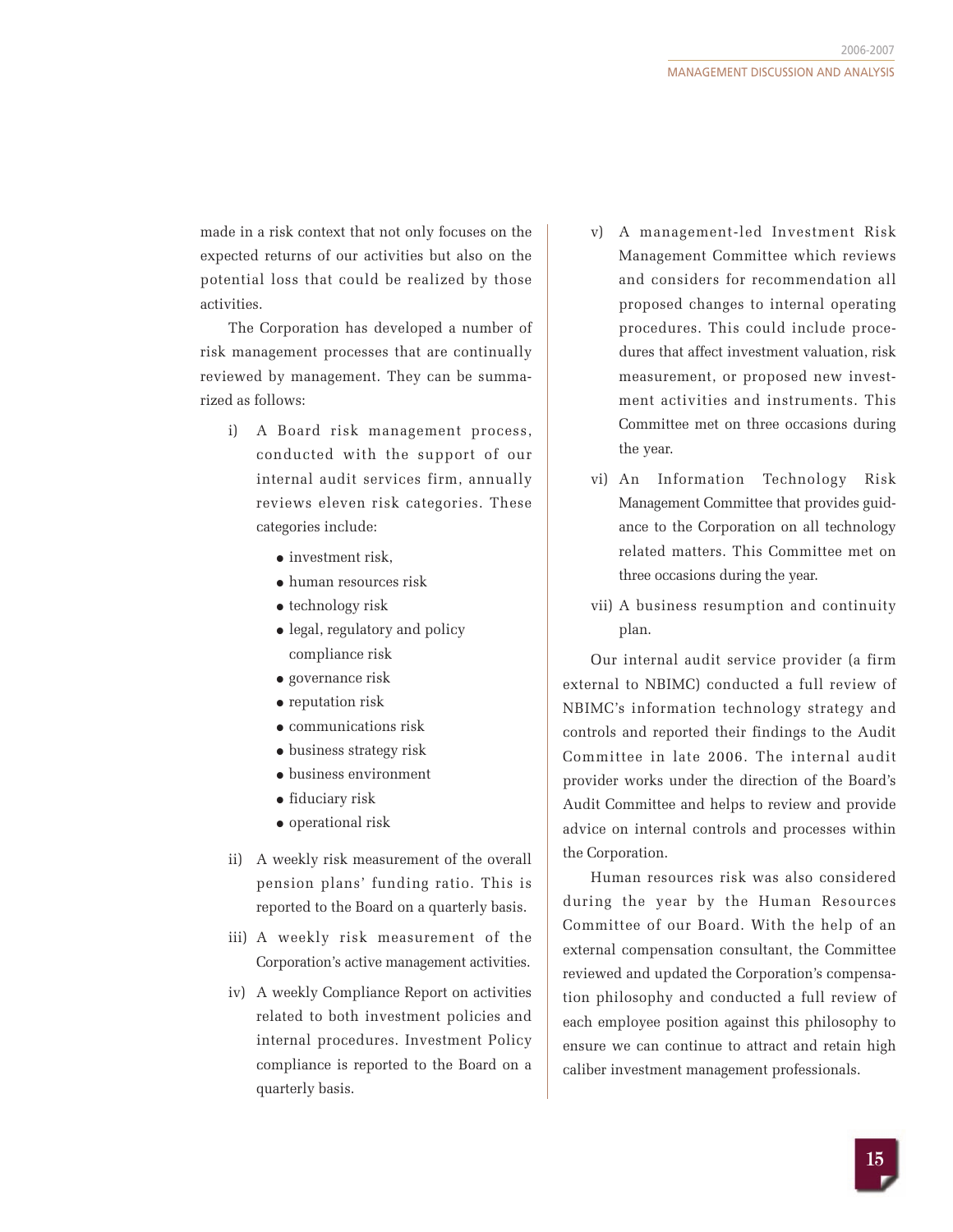## **Operating Costs**

Operating costs are an important element to be deducted in the determination of the final net returns for assets under management. When comparing performance between funds it is important to ensure one is comparing net fund returns, not gross returns. Lower costs result in higher comparative returns.

These expenses encompass all of the costs incurred by the Corporation to act as trustee for each pension fund, to manage the applicable assets, and to deploy our active management strategies. Cost minimization is an extremely important focus as it directly impacts each fund's net investment return, and is especially relevant in the current environment of lower return expectations across most asset classes. It is also important to note that NBIMC's active management performance is measured on a net basis after all of the Corporation's operating costs are accounted for.

Typical investment industry practice is for managers to state their annual operating costs as a percentage of assets under management. In our case this would represent approximately 0.134% (13.4 basis points) versus 0.12% last year. Absolute operating expenses of approximately

\$11.3 million were about \$2 million higher than the year prior, but within the fixed elements of our budget for the current year. The increase can essentially be attributed to variable expenses which are a function of the amount of assets under management and performance incentives for both internally and externally managed assets.

As we have discussed in the past, there are a number of ways that we attempt to benchmark the amount of our expenses versus peer fund managers. First of all we continue to compare favourably from internally conducted comparisons of information that become publicly available from the Annual Reports of our public sector peer funds. We also compare favourably to external pension plan sponsor surveys. SEI Investments<sup>1</sup> have published research indicating that the median annual manager operating costs, from a survey of defined benefit pension plans with assets greater than \$1 billion, was 35.1 bp.

Based on these comparisons, we are again pleased to report that NBIMC's operating costs are very low compared to the average fund operating cost. Maintaining this low cost structure helps to maximize the assets that are available to pay pension benefits.

1. "2005 Pension Plan Sponsor Fee Survey", SEI Investments Canada